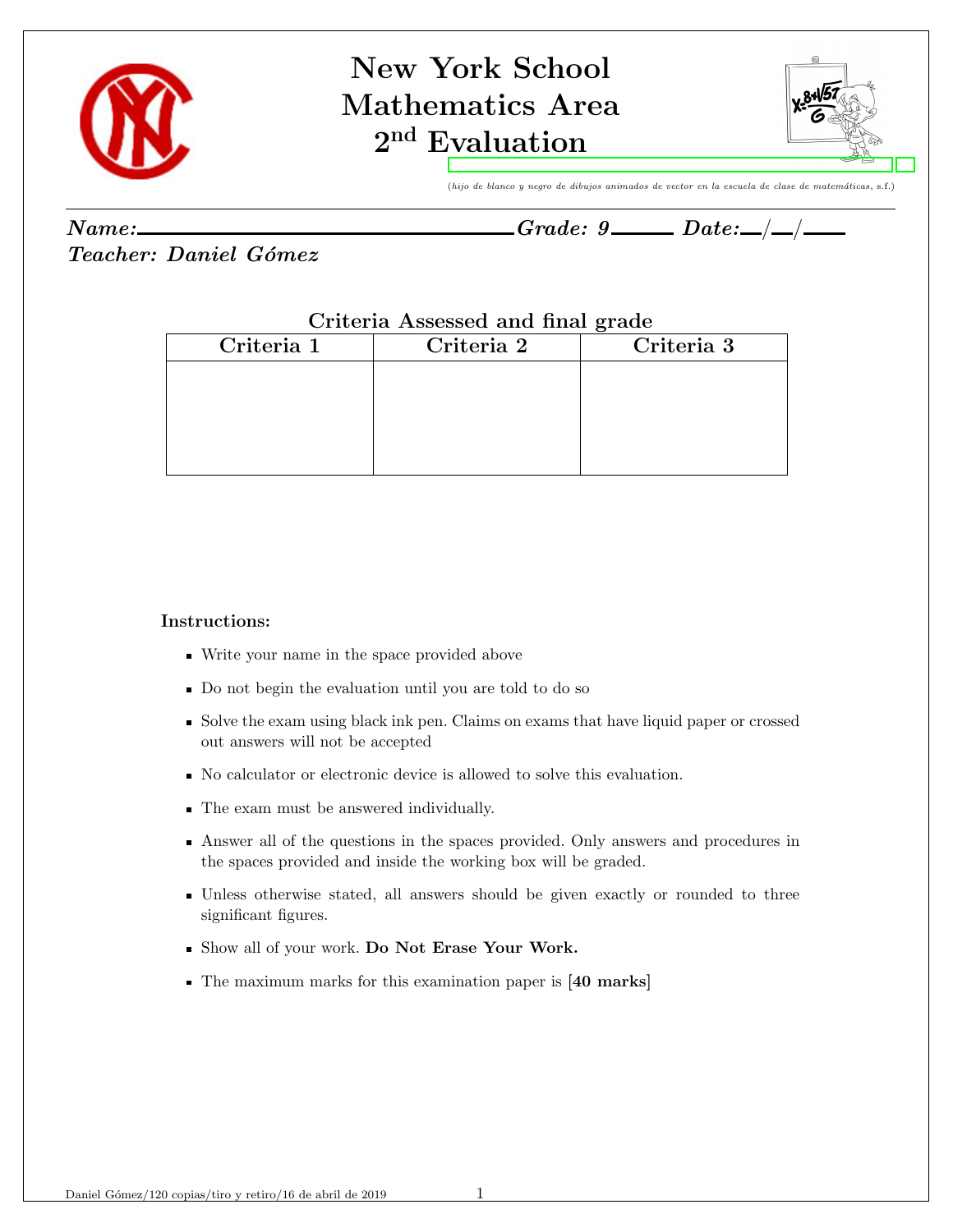| (3 marks) This is where the questions goes<br>1.        |     |                                         |
|---------------------------------------------------------|-----|-----------------------------------------|
| 2. insert text here                                     |     | $[\text{Total marks: 3}]$               |
| (a) $(1 \text{ mark})$ This is where the question goes  |     |                                         |
| (b) $(2 \text{ marks})$ This is where the question goes |     |                                         |
|                                                         |     | $[\hbox{Total marks: 3}]$               |
| Working:                                                |     |                                         |
|                                                         |     |                                         |
|                                                         |     |                                         |
|                                                         |     |                                         |
|                                                         |     |                                         |
|                                                         |     |                                         |
|                                                         | (a) |                                         |
|                                                         |     |                                         |
| insert text here<br>$\overline{3}$ .                    |     |                                         |
| (a) $(2 \text{ marks})$ This is where the question goes |     |                                         |
| (b) (3 marks) This is where the question goes           |     |                                         |
|                                                         |     | $\left[ \text{Total marks: } 5 \right]$ |
| Working:                                                |     |                                         |
|                                                         |     |                                         |
|                                                         |     |                                         |
|                                                         |     |                                         |
|                                                         |     |                                         |
|                                                         |     |                                         |
|                                                         |     |                                         |
|                                                         |     |                                         |
|                                                         |     |                                         |
|                                                         |     |                                         |
|                                                         |     |                                         |